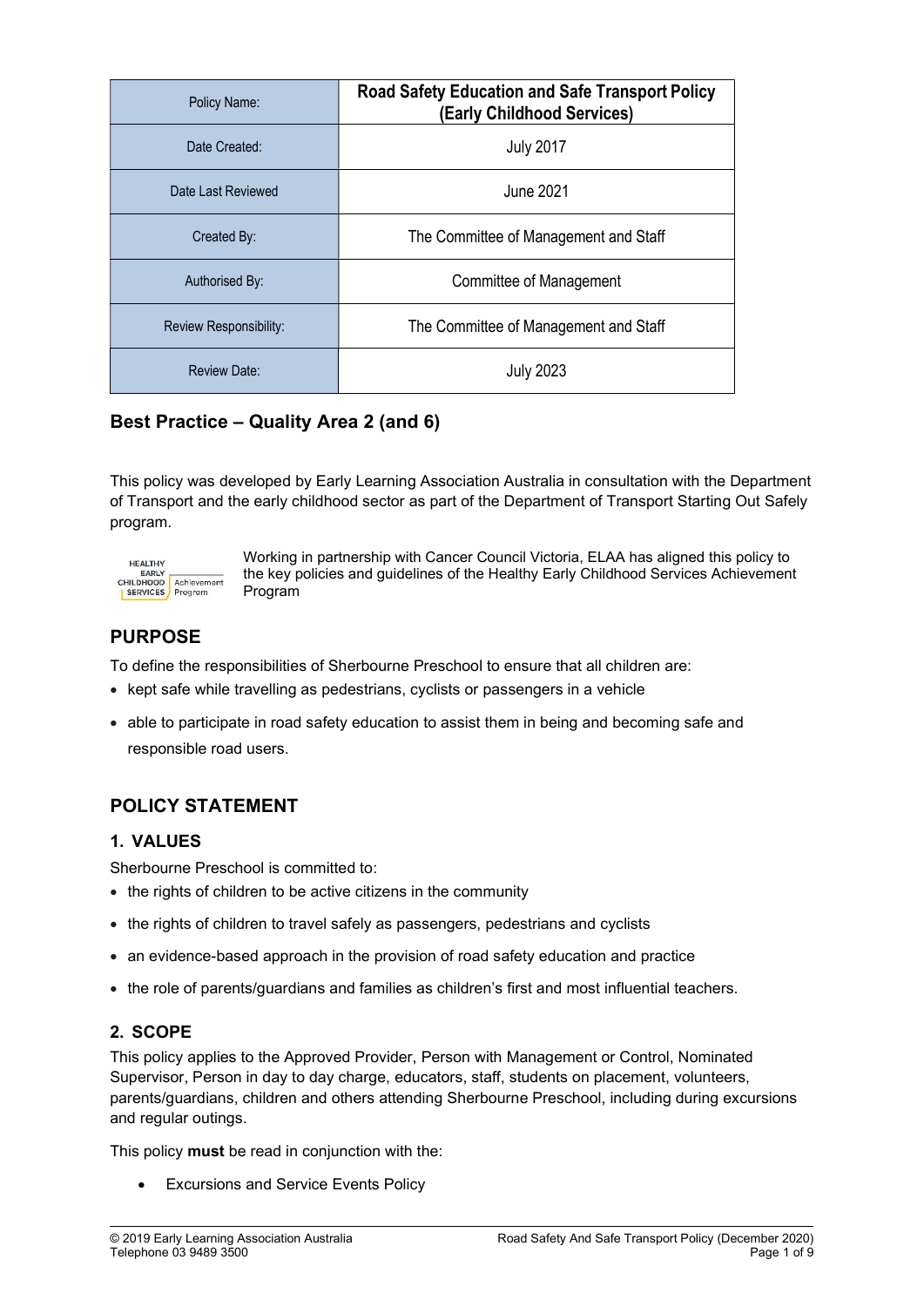- Supervision of Children Policy
- Incident, Injury, Trauma and Illness Policy

## 3. BACKGROUND AND LEGISLATION

### **Background**

Road safety education can help to reduce the risk of serious injury and death among young children by assisting them to develop skills, knowledge, and behaviour about the safe use of roads.

Working collaboratively with families to help children become safe and responsible road users aligns with the learning outcomes of the Early Years Learning Framework (EYLF).

Road trauma is one of the leading causes of death among young Australians. Young children are at risk as passengers in motor vehicles, as pedestrians and as cyclists. They are particularly vulnerable due to:

- their small size and changing needs as they grow
- their cognitive and perceptual skills still developing.

Under duty of care obligations, services must develop appropriate procedures to guide staff to address situations where a child is observed to be at risk while being transported to or from the early childhood service. This may include instances where a child is observed to be:

- travelling unrestrained
- travelling in an inappropriate restraint
- riding a bicycle or wheeled toy without a helmet
- instances where a parent/guardian is in an unfit state to drive due to intoxication or impairment

### Legislation and standards

Relevant legislation and standards include but are not limited to:

### Acts

- Road Safety Act 1986
- Education and Care Services National Law Act 2010

### **Regulations**

 Education and Care Services National Regulations 2011: Regulations 99, 100, 101, 102, 102B, 102C, 102D, 158, 159, 160, 161

### Rules

• Road Safety Road Rules 2017 (Vic)

#### **Standards**

- National Quality Standard
	- Quality Area 2: Children's Health and Safety
	- Quality Area 6: Collaborative Partnerships with Families and Communities

## 4. DEFINITIONS

The terms defined in this section relate specifically to this policy.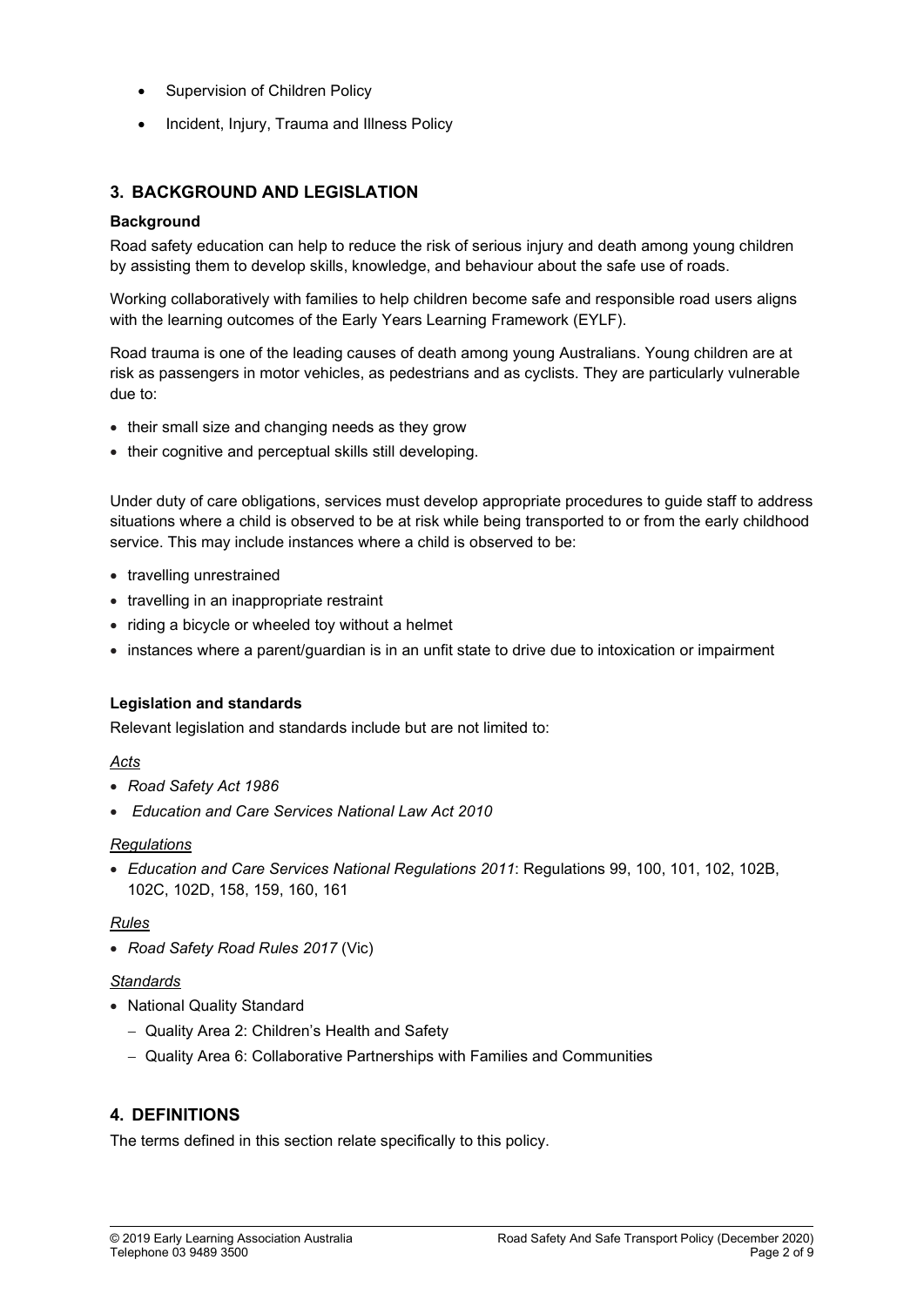Adequate supervision: Adequate supervision entails all children (individuals and groups) in all areas of the service, being in sight and/or hearing of an educator at all times including during toileting, sleep, rest and transition routines. Services are required to comply with the legislative requirements for educator-to-child ratios at all times. Supervision contributes to protecting children from hazards that may emerge in play, including hazards created by the equipment used.

Adequate supervision refers to constant, active and diligent supervision of every child at the service. Adequate supervision requires that educators are always in a position to observe each child, respond to individual needs, and immediately intervene if necessary. Variables affecting supervision levels include:

- number, age and abilities of children
- number and positioning of educators
- current activity of each child
- areas in which the children are engaged in an activity (visibility and accessibility)
- developmental profile of each child and of the group of children
- experience, knowledge and skill of each educator
- need for educators to move between areas (effective communication strategies).

Approved Provider: An individual or organisation that has completed an application and been approved by the Regulatory Authority as fit and proper (in accordance with Sections 12, 13 and 14 of the National Law) to operate one or more education and care services. The Approved Provider has overall responsibility to ensure that every part of the National Law, Regulations and National Quality Standard are met.

Attendance record: Kept by the service to record details of each child attending the service including name, date and time of arrival and departure, signature of person delivering and collecting the child or of the Nominated Supervisor or educator (Regulation 158(1)).

Authorised nominee: A person who has been given written authority by the parents/guardians of a child to collect that child from the education and care service. These details will be on the child's enrolment form.

The National Law and National Regulations do not specify a minimum age limit for an authorised nominee. Each service provider will need to determine if a person under the age of 18 is able to be an authorised nominee and, if so, what constitutes the minimum acceptable age at that service.

Child restraint: A device used in conjunction with an adult seatbelt or ISOFIX-compatible lower attachment connectors and a tether strap, to restrain a child passenger of a motor vehicle in the event of a vehicle impact and thus minimise the risk of bodily injury.

Duty of care: A common law concept that refers to the responsibilities of organisations and staff to provide people with an adequate level of protection against harm and all reasonable foreseeable risk of injury. In the context of this policy, duty of care refers to the responsibility of education and care services and their staff to provide children with an adequate level of care and protection against foreseeable harm and injury.

Nominated Supervisor: A person who has been nominated by the Approved Provider of the service under Part 3 of the Act and who has consented to that nomination in writing can be the Nominated Supervisor. All services must have a Nominated Supervisor with responsibility for the service in accordance with the National Regulations. The Approved Provider must take reasonable steps to ensure the Nominated Supervisor is a fit and proper person (in accordance with Sections 12, 13 and 14 of the National Law), with suitable skills, qualifications and experience. The Regulatory Authority must be notified if the Nominated Supervisor for the service changes or is no longer employed at the service.

Persons in day-to-day charge: A person may be placed in day-to-day charge of a service if: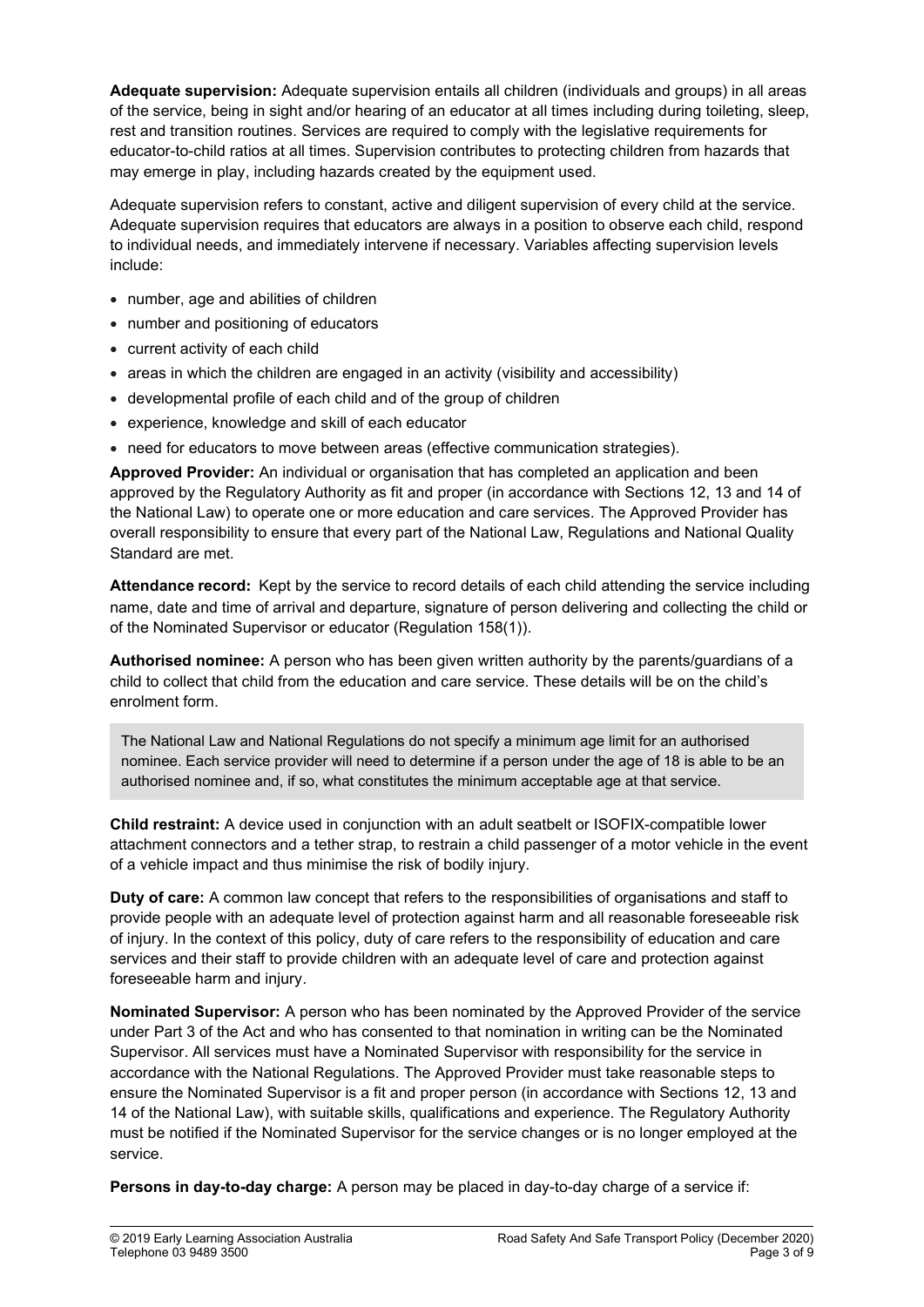- the approved provider or nominated supervisor determines they meet the minimum requirements outlined in Regulation 120B of the Education and Care Services National Regulations, and
- the person provides written consent.

#### Persons with management or control: Means:

(a) if the provider or intended provider of the service is a body corporate, an officer of the body corporate within the meaning of the Corporations Act 2001 of the Commonwealth who is responsible for managing the delivery of the education and care service; or

(b) if the provider of the service is an eligible association, each member of the executive committee of the Part 1—Preliminary Education and Care Services National Law Act 2010 No. 69 of 2010 22 association who has the responsibility, alone or with others, for managing the delivery of the education and care service; or

(c) if the provider of the service is a partnership, each partner who has the responsibility, alone or with others, for managing the delivery of the education and care service; or

(d) in any other case, a person who has the responsibility, alone or with others, for managing the delivery of the education and care service; and care service.

Risk assessment: A risk assessment must identify and assess any hazard that poses a risk to a child's health, safety and/or wellbeing while on an excursion, and specify how these risks will be managed and/or minimised (Regulation 101, 102B, 102C). Risk assessments must consider:

- the proposed route and location of the excursion
- any water hazards
- any risks associated with water-based activities
- transport to and from the proposed location of the excursion
- the number of adults and children participating in the excursion
- the number of educators or other responsible adults who will be providing supervision given the level of risk, and whether or not specialised skills are required (e.g. lifesaving skills)
- the proposed activities, and the impact of this on children with varying levels of ability, additional needs or medical conditions
- the proposed duration of the excursion, and the impact of this on children with varying levels of ability, additional needs or medical conditions
- any items/information that should be taken on the excursion e.g. first aid kit, emergency contact details for children, medication for children with known medical conditions (such as asthma, anaphylaxis and diabetes) and a mobile phone.

ACECQA provides a sample Excursion Risk Management Plan at: https://www.acecqa.gov.au/resources/applications/sample-forms-and-templates

Wheeled toy: a child's pedal car, skateboard, scooter (other than a motorised scooter) or tricycle or a similar toy, but only when it is being used by a child who is under 12 years old.

## 5. SOURCES AND RELATED POLICIES

#### Sources

- Early Learning Association Australia: www.elaa.org.au
- Road Safety Education Victoria: www.roadsafetyeducation.vic.gov.au
- VicRoads: www.vicroads.vic.gov.au
- Child Road Safety: www.childroadsafety.org.au
- Transportation of Children with Additional Needs: www.rch.org.au/tocan
- Car Seats Save Lives: www.carseatssavelives.com.au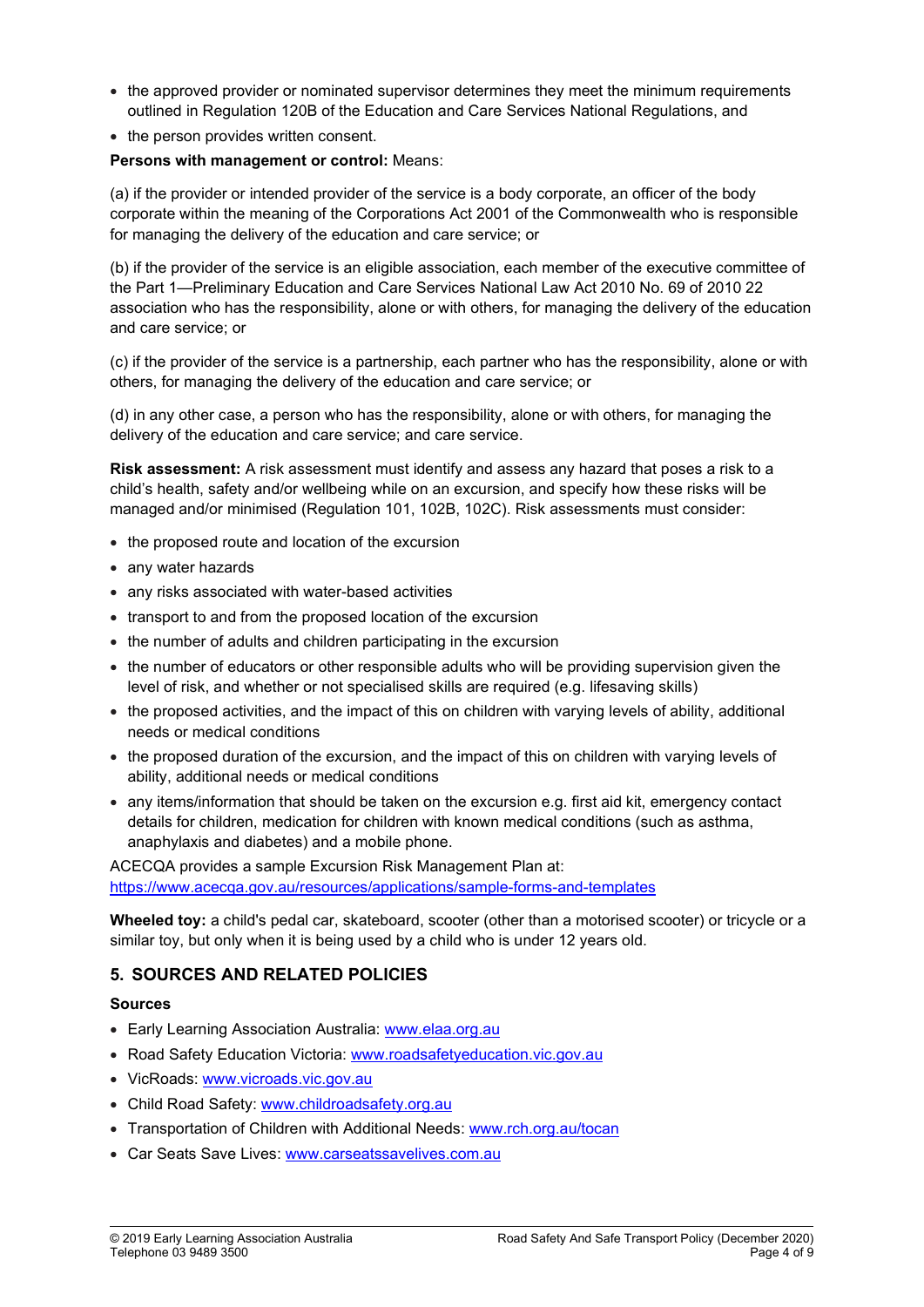**Best practice guidelines for the safe restraint of children travelling in motor vehicles.** www.neura.edu.au/crs-guidelines/

### Service policies

- Acceptance and Refusal of Authorisations Policy
- Child Safe Environment Policy
- Curriculum Development Policy
- Delivery and Collection of Children Policy
- Excursions and Service Events Policy
- Inclusion and Equity Policy
- Occupational Health and Safety Policy
- Supervision of Children Policy

# PROCEDURES

### The Approved Provider or Persons with Management and Control is responsible for:

- Ensuring that a child is not transported without prior written authorisation by the parent/guardian or person named in the child's enrolment record, and that the authorisation includes all details required under Regulation 102D
- Ensuring the risk assessment (refer to Definitions) identifies and assesses the risks, specifies how these will be managed and/or minimised, and includes all details required by Regulation 102B, 102C
- Ensuring the provision of road safety education, based on the National Practices for Early Childhood Road Safety Education (Attachment 1).
- Ensuring that all children attending the service are included in road safety education.
- Ensuring access of educators and staff to regular professional development/training in road safety and ensuring they are kept up to date with current legislation,
- Ensuring the availability (in good condition) and use of bicycle helmets which meet Australian/New Zealand Standard 2063 for bicycles and wheeled toys (refer to Definitions).
- Ensuring the provision of location-specific road safety information (e.g. details about where to park safely when delivering and collecting children and local area speed limits etc.) to parents/guardians and visitors.
- Ensuring the provision of general road safety information about transporting children to and from the service (which might include using the 'safety door' (the rear kerbside door), driveway safety, child restraint information and role modelling safe road use) to parents/guardians.
- Ensuring that parents/guardians have access to this policy and its attachments.
- Ensuring that buses hired for use on excursions have fitted seatbelts that are correctly used by all children, staff and volunteers for the entire trip.
- Ensuring that appropriate procedures are followed in the event of a vehicle crash or transportrelated injury involving any children, staff or volunteers from the service (refer to Incident, Injury, Trauma and Illness Policy).
- Establishing agreed procedures for staff to follow where a child is observed being transported to or from the premises in an unsafe manner (refer to Attachment 2 for a sample procedure).

### The Nominated Supervisor or Persons in Day to Day Charge is responsible for:

 Ensuring that a child is not transported without prior written authorisation by the parent/guardian or person named in the child's enrolment record, and that the authorisation includes all details required under Regulation 102D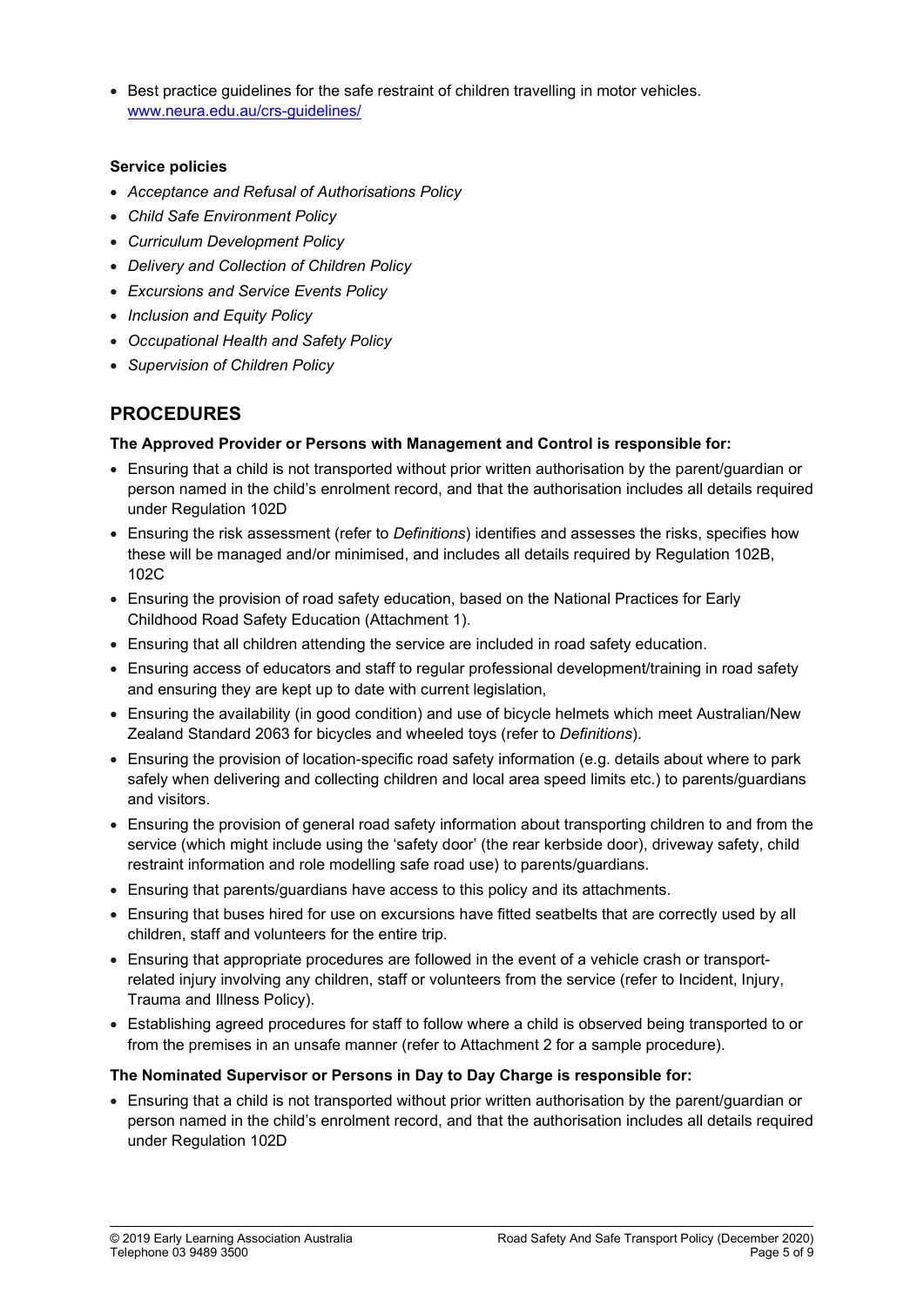- **Ensuring the risk assessment (refer to Definitions) identifies and assesses the risks, specifies how** these will be managed and/or minimised, and includes all details required by Regulation 102B, 102C
- Ensuring the embedding in the curriculum of Road safety education, based on the National Practices for Early Childhood Road Safety Education (Attachment 1).
- Working with teachers and educators to develop appropriate strategies to ensure all children attending the service are included in road safety education
- Organising access of teachers, educators and staff to regular professional development/training in road safety and are kept up to date with current legislation, regulations, rules, standards and best practice information.
- Providing teachers and educators with access to a broad range of road safety education resources
- Providing (in good condition) and use of bicycle helmets which meet Australian/New Zealand Standard 2063 for bicycles and wheeled toys (refer to Definitions).
- Monitoring the correct use of bicycle helmets whenever bicycles or wheeled toys are used.
- Ensuring that teachers and educators provide parents/guardians and visitors with location-specific road safety information.
- Ensuring that location specific road safety information is displayed at the service where relevant.
- Ensuring that teachers and educators provide parents/guardians with information about road safety.
- Ensuring that general road safety information is displayed at the service where relevant.
- Ensuring that parents/guardians have access to this policy and its attachments.
- Ensuring that buses hired for use on excursions have fitted seatbelts for use by all children, staff and volunteers.
- Ensuring that teachers and educators understand and follow appropriate procedures in the event of a vehicle crash or transport-related injury involving any children, staff or volunteers from the service (refer to Incident, Injury, Trauma and Illness Policy).
- Ensuring that teachers and educators understand and follow the service's procedures where a child is observed being transported to or from the premises in an unsafe manner.
- Implementing the services agreed procedures when notified by a teachers or educator regarding their observation of children being transported in an unsafe manner.

### Educators and other staff are responsible for:

- Ensuring that a child is not transported without prior written authorisation by the parent/guardian or person named in the child's enrolment record, and that the authorisation includes all details required under Regulation 102D
- Ensuring the risk assessment (refer to *Definitions*) identifies and assesses the risks, specifies how these will be managed and/or minimised, and includes all details required by Regulation 102B, 102C
- Providing road safety education, based on the National Practices for Early Childhood Road Safety Education (Attachment 1).
- Including all children attending the service in road safety education.
- Participating in regular professional development/training in road safety to keep up to date with current legislation, regulations, rules, standards and best practice information.
- Using a broad range of resources to support the delivery of road safety education.
- Providing bicycle helmets which meet Australian/New Zealand Standard 2063 and ensuring that that they are correctly fitted where bicycles or wheeled toys (refer to Attachment 1, Definitions) are used.
- Providing parents/guardians and visitors with location-specific road safety information.
- Providing parents/guardians with information about road safety and actively communicating this information to families.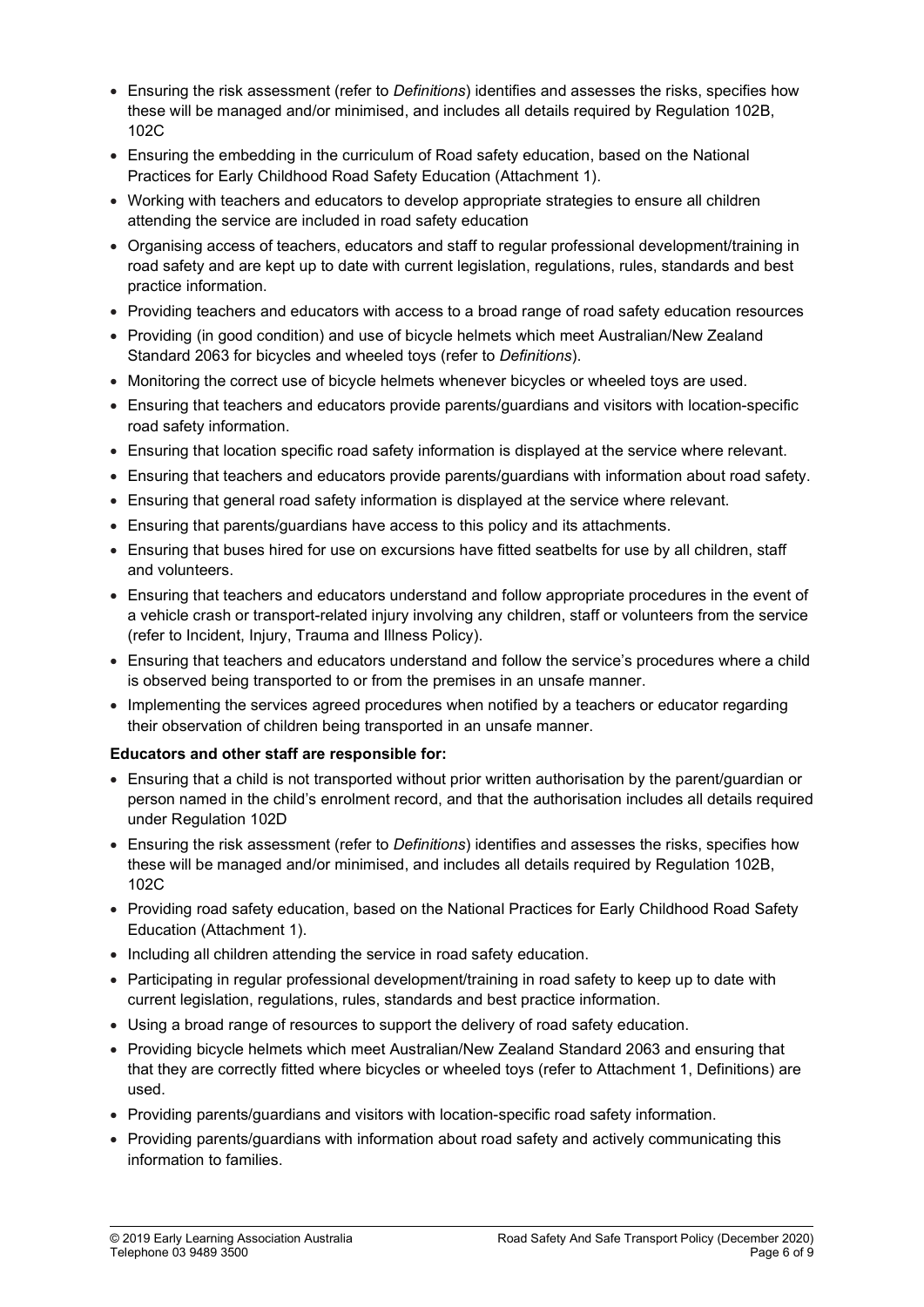- Providing parents/ guardians with access to this policy and its attachments and actively communicating this information to families.
- Ensuring the correct use of seatbelts in buses hired for excursions by all children, staff and volunteers for the entire trip.
- Following appropriate procedures in the event of a vehicle crash or transport-related injury involving any children, staff or volunteers from the service (refer to Incident, Injury, Trauma and Illness Policy), including notifying the Nominated Supervisor and Approved Provider as soon as possible after the event.
- Implementing the service's agreed procedures where a child is observed being transported to or from the premises in an unsafe manner.

### EVALUATION

In order to assess whether the values and purposes of the policy have been achieved, the Approved Provider will:

- regularly seek feedback from parents/guardians, children, educators, management and all affected by the policy regarding its effectiveness
- monitor the implementation, compliance, complaints and incidents in relation to this policy
- keep the policy up to date with current legislation, research, policy and best practice
- revise the policy and procedures as part of the service's policy review cycle, or as required
- notify parents/guardians at least 14 days before making any changes to this policy or its procedures (this is a requirement under Regulation 172 of the National Regulations for policies mandated by law and would be considered best practice for all policies and procedures).

## ATTACHMENTS

- Attachment 1: National Practices for Early Childhood Road Safety Education
- Attachment 2: Sample procedure when a child is observed to be at risk of harm while being transported to or from an early childhood premises

## AUTHORISATION

This policy was adopted by the Approved Provider of Sherbourne Preschool on 8/6/2021

## REVIEW DATE: O7/2023

Annual or more frequently in response to legislative and/or other changes.

## ACKNOWLEDGEMENT

This policy was developed by Early Learning Association Australia in consultation with VicRoads and the early childhood sector as part of the VicRoads Starting Out Safely program.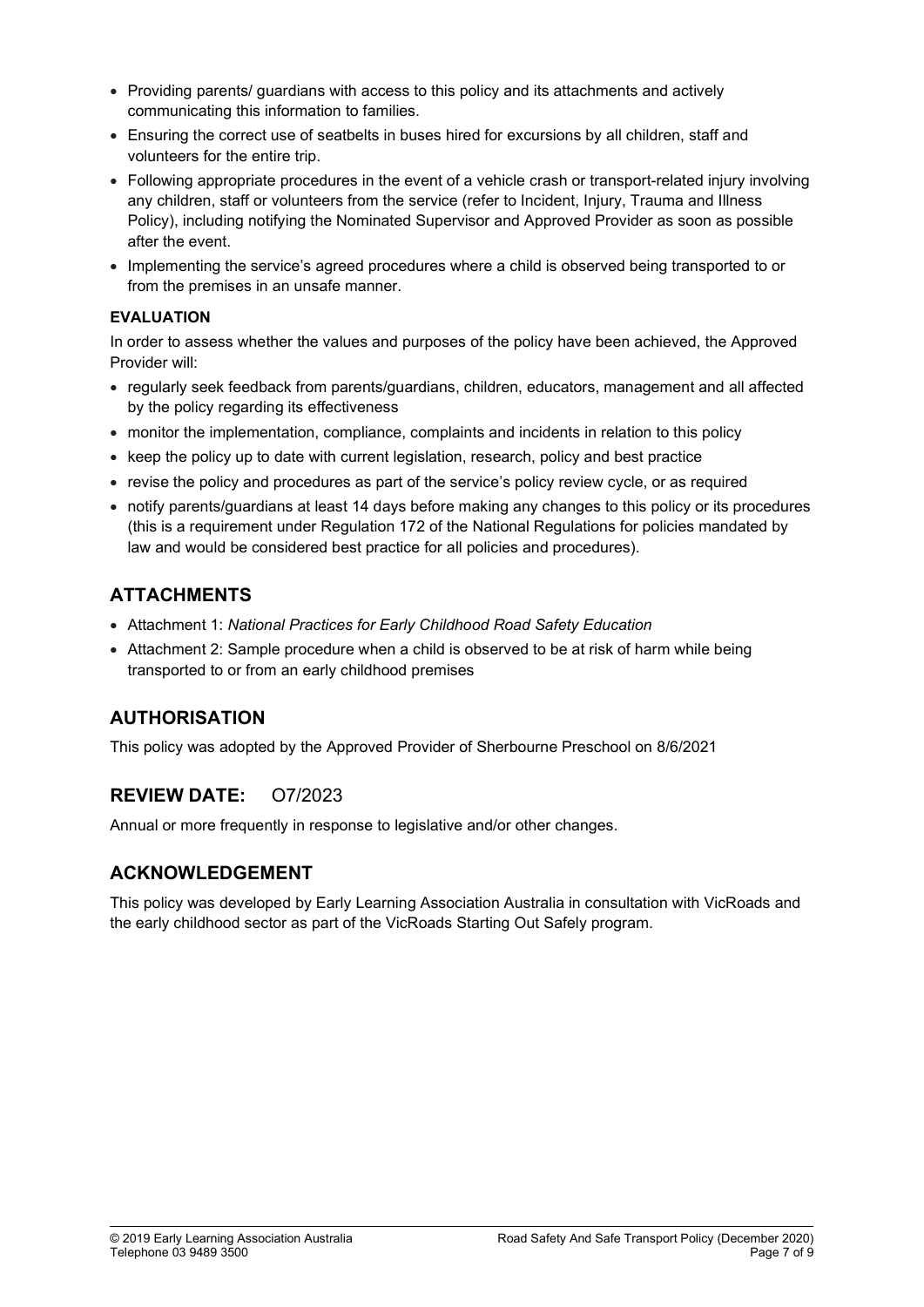# ATTACHMENT 1 National Practices for Early Childhood Road Safety Education

The National Practices for Early Childhood Road Safety Education have been developed by early childhood education and road safety experts across Australia and New Zealand. The eight national practices are based on research and are aligned with the Early Years Learning Framework.

The national practices guide early childhood educators and policy makers to develop, implement and evaluate evidence-based road safety programs that support children's and families learning about road safety. Refer to: http://roadsafetyeducation.vic.gov.au/resources/early-childhood.html

### The eight national practices are as follows:

#### Holistic approaches

Recognise that children's learning is integrated and interconnected when making curriculum decisions about road safety education.

#### Responsiveness to children

Deliver road safety education which is responsive to individual children and extends children's strengths, knowledge and interests.

#### Learning through play

Through play-based learning seek opportunities to address road safety in a way that expands children's thinking and encourages problem solving.

#### Intentional teaching

Engage in intentional teaching which extends and expands children's learning about road safety.

#### Learning environments

Provide opportunities in the learning environment, including the local community, for safe and meaningful interaction with children, parents and carers about road safety.

#### Cultural competence

Implement road safety education that is culturally relevant for the diversity of children, their families and the community.

#### Continuity of learning and transitions

Use the opportunity of transitions, in active partnership with children, families and the local community, for road safety education.

#### Assessment for learning

Together with children and families, reflect on each child's learning and application of road safety to plan for future learning.